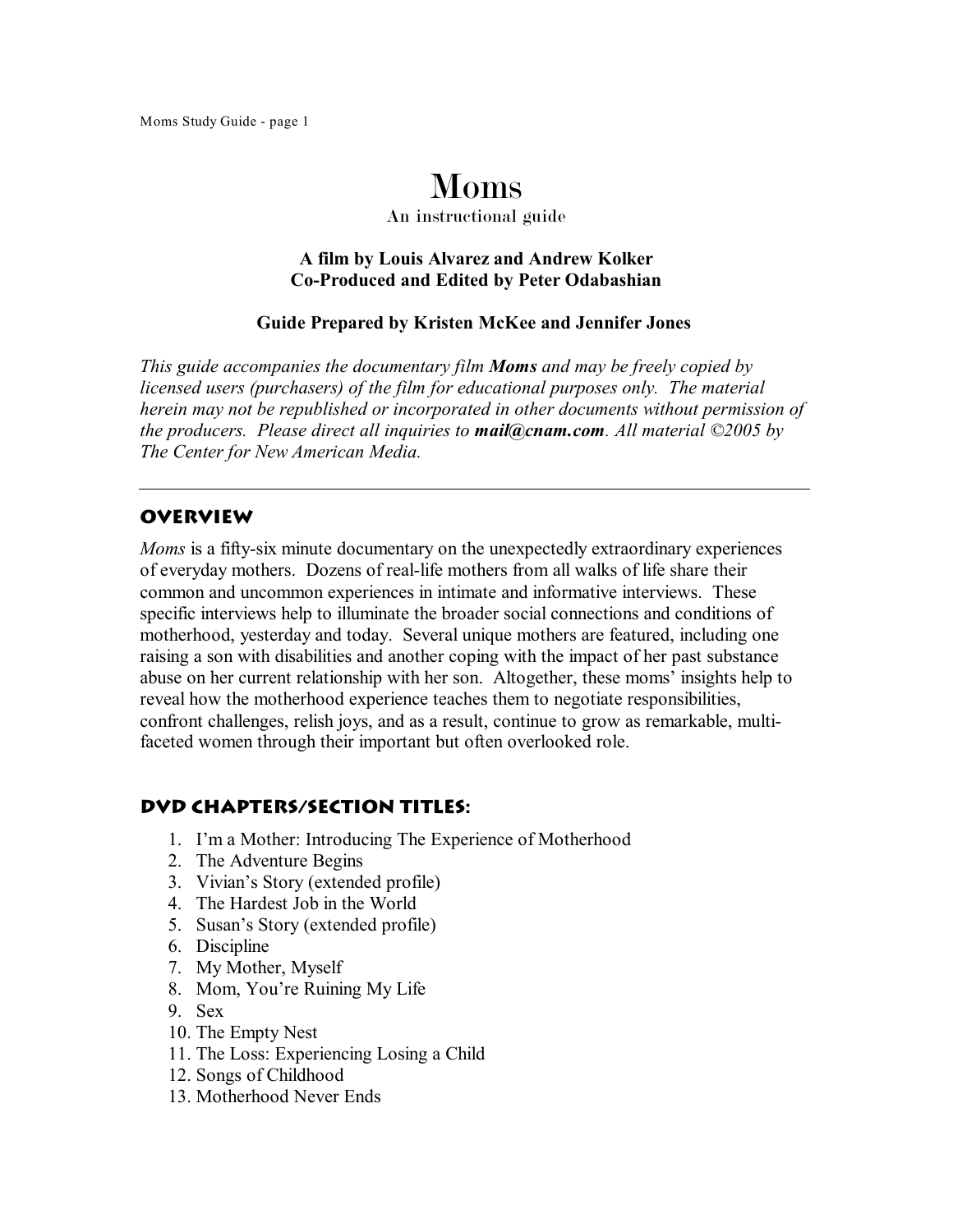**Moms Study Guide - page 2**

#### **PRE-VIEWING DISCUSSION ACTIVITIES**

*Here are some questions that can be discussed prior to viewing of the film. It can be useful to compare responses to these questions with students' responses after they've watched.*

- What does it mean to be a good mom?
- Is motherhood regarded as valuable in our society?
- What stereotypes and misconceptions do we have about motherhood in our society?
- ! What cultural fantasies do we have about motherhood?
- What expectations of motherhood do you think women may have before having children?
- ! What parenting skills are regarded as valuable? Has this changed over the years?
- ! How are parenting styles similar and different to what they were in the past? What has caused these changes?

#### **POST-VIEWING DISCUSSION**

*Moms can be viewed in its entirety or in modules. Certain sections are self-explanatory, while others bring up a variety of important questions about our social attitudes towards motherhood.*

# **EXPECTATIONS OF MOTHERHOOD**

- One woman speaks of her ideal life as a mother who is living on a farm, writing poetry, and raising her 12 children. How does the fantasy differ from the reality? Can they be the same? Do you think that people often confuse the two?
- The young woman in the video speaks of her mother's words of wisdom when she was 16. She was told, "You haven't lived until you've had a kid. "What physical and emotional expectations do we about have about motherhood? Are these expectations ever fulfilled?
- ! Vivian talks about her dreams of Wilson going to Harvard. How much of a mother's happiness is based on the success of their children (from walking to going to Harvard)?
- ! What expectations does society impose on mothers? How do television shows, movies, and magazines play a part in this?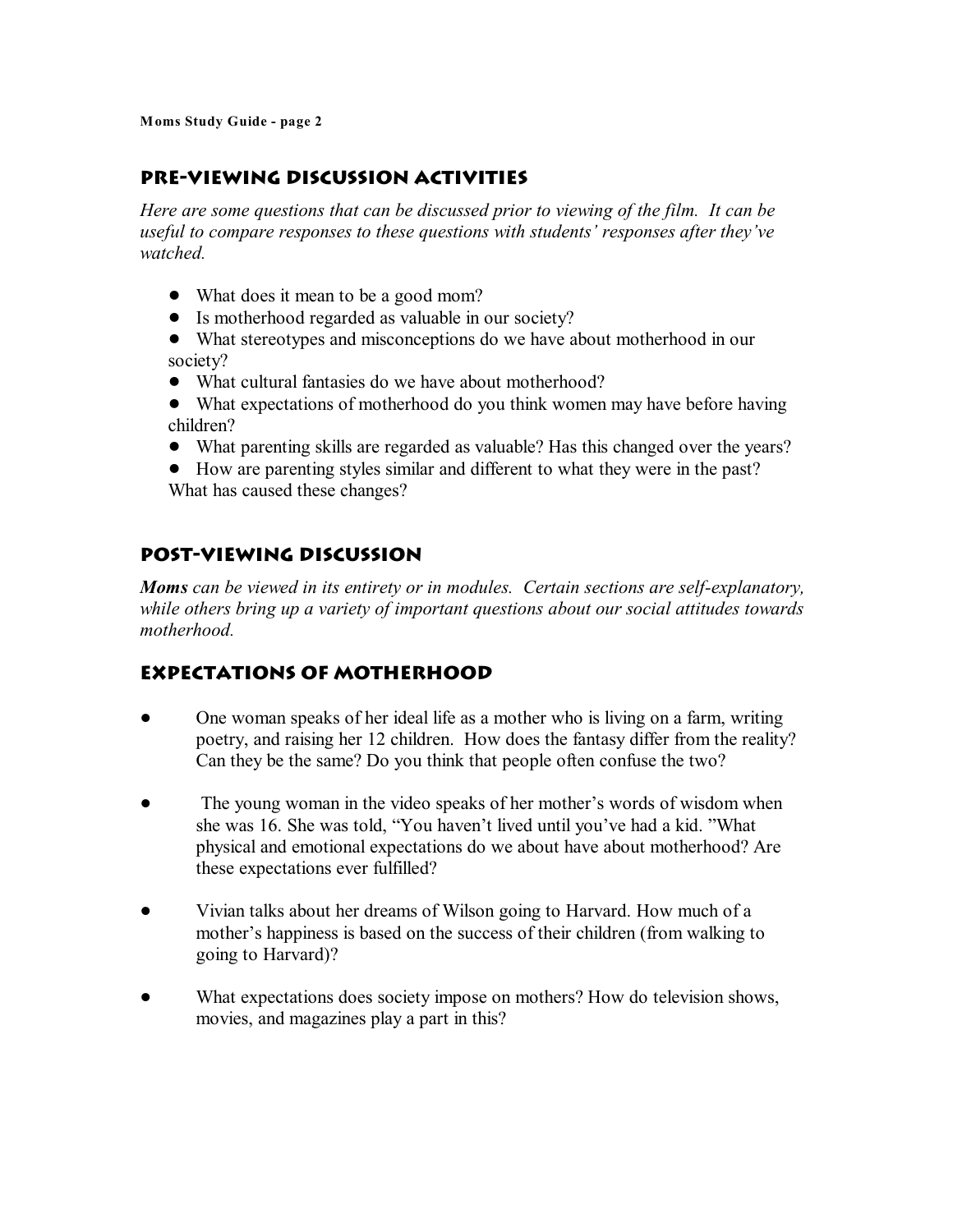Moms Study Guide - page 3

# **THE IDEA OF DISCIPLINE**

- ! How have disciplinary strategies changed over the years? Do you think what was perceived as good discipline in the past would be seen as good discipline now? How would the older woman's decision to ensure her daughter missed the dance be viewed today?
- One mom talks about the idea of discussion with children and says, "What is there to discuss?" Do you think it is better to teach children about their "misbehavior" through discussion or action (such as if you break my toy, I will break yours)? Does environment and culture change the way children should be disciplined and how they are disciplined? Do you think the best parenting strategies are universal?
- Does there seem to be a noticeable difference in children's behavior because of modern parenting strategies? If so, do you think it is better or worse?
- ! Does the way children are disciplined have a big effect on their adult lives? How do you think the home environment of the 6 children living in the house of the "dictator" will be affected? Dusty, the mother speaks of the chaos that kids experience when their moms allow them freedom. Do you think that the security she claims to provide is better than the freedom? Will the children know what to do with freedom as they grow older?
- ! How do you think mental and physical means of punishment affect children? Do you consider it worse to hit children or have them sit in a dark room thinking about their behavior? Which will more likely stop the behavior from happening again?
- ! How does the disciplinary role of the mother relate to her status in society? What judgments might be placed on her based on her children? Do you think a child's behavior is a good basis for the judgment of a mother?

# **LIFE BEFORE AND AFTER BIRTH**

- Some women in the video say that men couldn't handle birth. Do you think there is truth to this or that the women are trying to provide validation for themselves?
- What is the role of a mother? Has this changed over the years? How do societal beliefs play into this? How does the father's role play a part?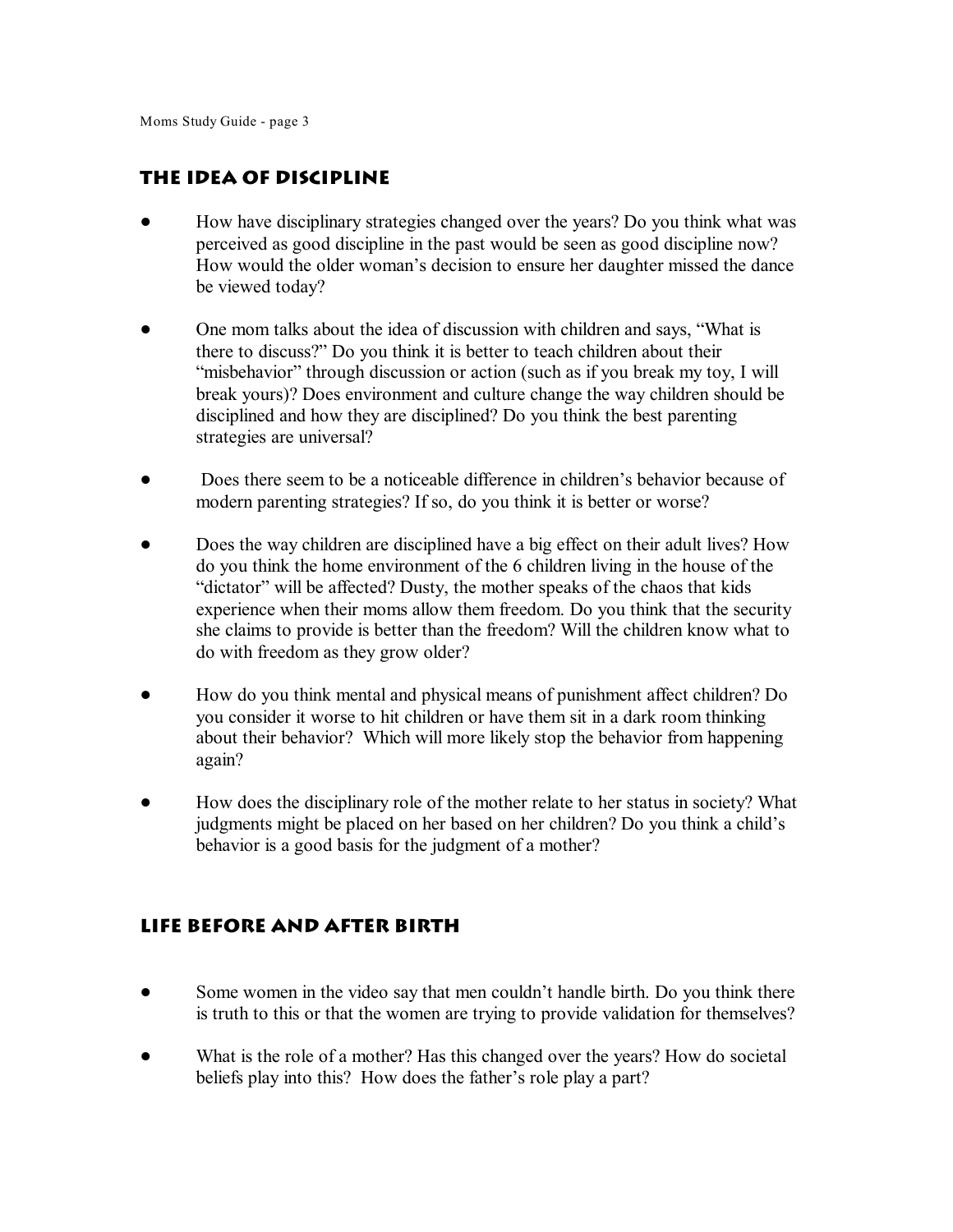#### **Sex: Female Study Guide - page 4**

- What are some of the most significant changes that occur for a mom once the child is born? Do you think the changes are more physical or emotional? Do you think the worries of a woman like the one who is afraid to take her child outside the realm of the firehouse will decrease with time? With a second or third child?
- Should women be prepared to stop their lives as independent individuals when becoming a mom or are there ways to maintain some freedom? Dusty, mother of 6, says she hasn't read a book in 15 years. Do you think this is a natural part of being a mom? Do children benefit from this?
- ! Is motherhood a full time job or should a woman be able to maintain a job to help support the family? How do cultural beliefs play a part in this?

#### **BEING A GOOD MOM**

- What is the ultimate goal of motherhood? Should moms have goals in mind for themselves and for their children?
- Does the success of a child determine whether a woman is a good mom? How does the media and society affect this? How does this idea of success play into the lives of disabled children and their parents as in the case of Wilson?
- Is the best mom a "know it all mom" or a mom that shows her imperfections? Why? How would you compare the mother child relationships between the disciplinarian who always wants to maintain control and the woman who feels that honesty and willingness to show imperfections is a good way of parenting?
- ! How do mother-child relationships change over time? How do generational gaps play into this?
- ! How can mothers maintain good relationships with their children during adolescence? Could Janice have mad her trip to the mall with Georgia a more pleasant experience? If so, how?
- What traits would be important to have as a mother of a disabled child? How do you think a mother-child relationship with a disabled child differs from a "normal" mother-child relationship?